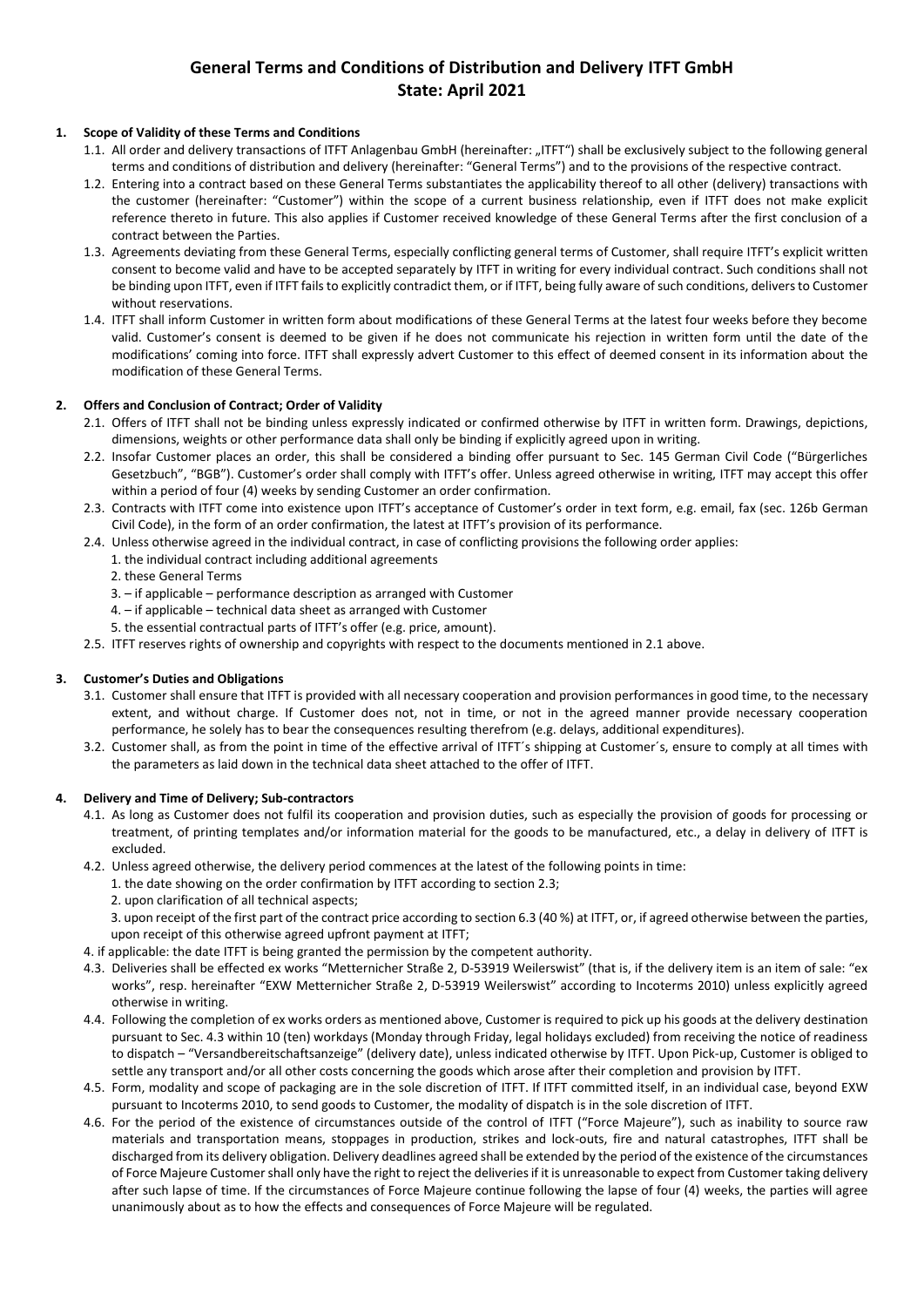- 4.7. ITFT shall be entitled to effect partial deliveries and services, if (i) the partial delivery is usable for Customer within the intended purpose of the contract, (ii) the delivery of the remaining ordered goods is secured and (iii) no substantial additional expenses occur for Customer hereby (unless ITFT agrees in writing to bear these expenses).
- 4.8. In case ITFT delivers upon Customer´s request goods to a non-EU country without being provided with a certificate of export or other relevant information concerning the export of the goods, Customer is liable towards ITFT insofar as ITFT is held liable for payment of Value Added Tax (VAT) regarding the respective delivery, unless ITFT is responsible accordingly.
- 4.9. ITFT is entitled to perform by subcontracting third parties (subcontractors), unless this contradicts Customer's justified interests. ITFT is liable for the performance of subcontractors to the same extent as it is liable for its own actions.

# **5. Acceptance Test**

- 5.1. In case the delivery item consists in a work performance, or if, in other cases, it has been agreed to carry out an acceptance, this will be conducted as an acceptance test at the Customer´s site during normal business hours of ITFT, and according to the general practice of the industry. In order to enable the Customer to be attend the test(s), ITFT shall agree timely and unanimously with Customer on a date to conduct the test.
- 5.2. The exact subject of the acceptance test(s) is stipulated in the individual contract between the parties, in which the acceptance runs are named in detail.
- 5.3. An acceptance protocol shall be signed by both parties immediately following the acceptance test. Insignificant defects shall not entitle a refusal to effect acceptance. Defects to be regarded as insignificant are those which do not impair efficiency and industrial safety.
- 5.4. Customer may ask that the test be repeated only in cases of a major defect. The parties will agree timely and unanimously on a prompt date in order to repeat the acceptance test.
- 5.5. Acceptance shall be considered to have been effected, if and when (i) the parties have signed the acceptance protocol, or (ii) Customer refuses to sign the acceptance certificate without justification, or (iii) Customer puts the contractual machine into operation irrespective of whether the acceptance test has been conducted. In all aforementioned cases, an operation of the contractual machine is in the sole risk of Customer.

# **6. Prices and Payment Conditions**

- 6.1. Prices are ex works (that is, if the delivery item is an item of sale: "ex works", resp. hereinafter "EXW Metternicher Straße 2, D-53919 Weilerswist" according to Incoterms 2010) and do not include freight, customs, import duties, ancillary levies; they are net prices plus statutory value added tax (VAT).
- 6.2. In case of shipment of the goods to a non-EU country, Customer shall, on its own initiative, send ITFT as proof of shipment an export certificate in written form within 5 (five) business days after receiving the goods in the no-EU country. In case of not providing the export certificate or any other relevant information concerning the shipment of the goods, Customer is liable pursuant to 4.8 above.
- 6.3. Invoices of ITFT are due immediately upon receipt and shall be paid without deductions and within five (5) days to the account indicated on the invoice, unless other terms of payment are agreed between the parties in writing or indicated on ITFT's invoice. They are to be paid in EUR. Unless otherwise agreed the Contract Price shall be invoiced with 40 % (forty percent) at the formation of the Contract and 60 % (sixty percent) from receiving notice of notice of readiness to dispatch – "Versandbereitschaftsanzeige".
- 6.4. Timeliness of payment shall be determined by the date the whole amount is credited to one of ITFT's business accounts. In the event of default in payment, ITFT is entitled to charge default interest in the amount of nine (9) percentage points above the base interest rate.
- 6.5. If Customer deducts a cash discount from its payment which is unjustified due to non-execution of a payment within a set payment period, absence of a complaint by ITFT does not constitute a tacit acknowledgement of the deducted cash discount. Until expiration of the limitation period, ITFT is entitled to demand payment of the partial amount not paid by Customer due to the cash discount or to settle this partial amount with outstanding claims of other orders of Customer resp. to book it on Customer's receivables account.
- 6.6. If Customer delays on payment with respect to carried out deliveries ITFT is, at its option, entitled to either withhold not yet carried out deliveries until Customer has performed advance payment accordingly, or to withdraw from the contract about the not yet carried out deliveries.
- 6.7. Checks are only accepted on account of performance and the debt shall only be cleared upon receipt of full payment. ITFT shall assume no liability for correct and timely presentation and protesting with regard to the negotiated check. Discount charges (2 % above the discount rate charged by ITFT´s bank, minimum € 50.-), and all expenditure and costs in connection with the honouring of check amounts shall be borne by Customer
- 6.8. Any complaints against the level of ITFT's remuneration charged to Customer shall be addressed to ITFT immediately after receipt of invoice. Complaints have to reach ITFT within eight (8) weeks after receipt of invoice. Omission of timely complaints is deemed as approval of the amount of the invoice. Customer's legal claims concerning complaints after expiration of the deadline remain unaffected.
- 6.9. If, after the conclusion of a contract, there are reasonable doubts as to the solvency or credit standing of Customer or, if such circumstances are prevailing at the conclusion of the contract but become known at a later date, ITFT shall be entitled to demand advance payment or the posting of collateral prior to delivery, as well as to revoke payment terms granted and render all credited receivables immediately due for payment.
- 6.10. Despite possible conflicting or missing determinations of Customer, ITFT shall be entitled to initially offset payments against older debts of Customer and shall notify Customer of the nature of any offset. If costs and interest have already accrued, ITFT shall be entitled to offset payments against these costs first, then against interest and finally against the principal debt.

# **7. Transfer of Risk; Examination for Transport Damages**

- 7.1. If the delivery item is an item of sale, the passing of risk of accidental loss of goods over to the Customer shall be determined by the INCOTERMS 2010 clause as agreed upon between ITFT and Customer in the individual contract.
- 7.2. If the delivery item is a work performance, the risk of accidental loss passes over to Customer as soon as the consignment is handed over to the third party effecting the transport, or has left ITFT´s warehouse for dispatch purposes.
- 7.3. Immediately after receiving the delivery, Customer shall examine its external condition, notify any transport damages to carrier,secure relevant evidence and immediately inform ITFT and the carrier by phone and in text form (Sec. 126b BGB). In case of a delivery to a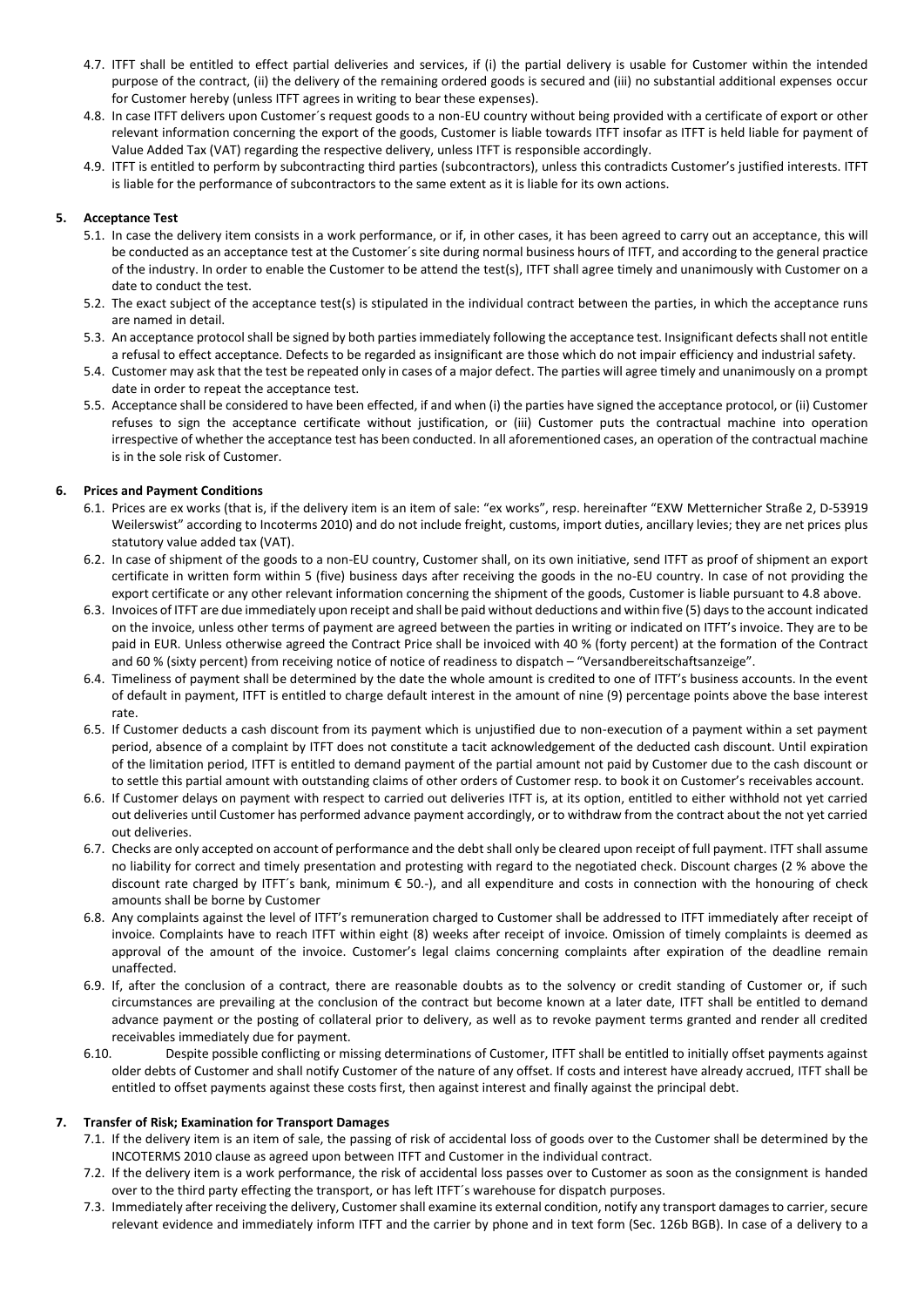deviating debtor's address, Customer shall ensure that the examination for any transport damage is carried out in accordance with this section 7.

7.4. If dispatch cannot be carried out within the agreed delivery period for reasons for which ITFT is not responsible, the risk of accidental loss of the goods shall pass over to the Customer upon lapse of the delivery date stipulated in section 4.3.

# **8. Duty of Examination; Warranty; Period of Limitation**

- 8.1. If the delivery item is an item of sale, obvious defects and defects noticeable upon proper inspection of the delivery including any transport damages (see section 7.2) shall be notified by Customer in written form immediately upon receipt of the goods. Defects that could not be discovered within this period, even upon proper inspection, shall be notified to ITFT immediately upon their discovery. The same applies to complaints because of wrong deliveries and discrepancies in quantities. If the period for notification is not observed, warranty claims shall be excluded.
- 8.2. In all cases, Customer shall, prior to processing the delivered goods, be obliged to inspect them for their suitability for the purposes of use, even if samples of goods have been supplied before.
- 8.3. Minor discrepancies in dimensions and formats shall not entitle Customer to raise complaints for defects. Potential discrepancies listed in the relevant quality guidelines known to Customer are all in consistency with the contract.
- 8.4. Warranty rights may only be raised in respect of goods that are available for inspection or return. Without prior mutual agreement products may not be returned to ITFT. Taking back goods by ITFT does in no case constitute an acknowledgement that the goods taken back are defective.
- 8.5. For defects notified in time ITFT warrants rectification in the form of remedying defects (repair). In case the rectification by ITFT turns out to be unsuccessful, Customer shall, at its option, be entitled to reduce the price or to withdraw from the contract. There are no claims for compensatory damages, except as provided for in section 10 below.
- 8.6. The warranty obligation shall expire if the goods delivered are changed, processed or improperly handled. Improper handling also includes an improper storage of the goods.
- 8.7. ITFT is not liable for such products Customer provides ITFT with for the purpose of processing or finishing. With respect to such goods, there shall be no warranty rights for Customer, unless the defect is due to the processing or finishing by ITFT.
- 8.8. The warranty statute of limitations amounts to 12 (twelve) months from transfer of risk, unless another statutory term is prescribed by law apply. The aforementioned does not apply in cases ITFT is liable for culpable violation of life, limb or health, and in cases ITFT is liable for claims for damage based on intent or gross negligence, including intent or gross negligence of ITFT's representatives or vicarious agents.

# **9. Retention of Title**

- 9.1. Until such time as all receivables from the business relationship with Customer have been paid, ITFT shall retain title (ownership) to the purchased goods. To the extent ITFT agrees with Customer on payment of the purchasing price on the basis of check procedure, the retention of title shall also extend to the encashment as well as any claims against Customer in connection with a potential liability of ITFT towards respective third parties holding rights and does not expire with the receipt of money from such check procedure.
- 9.2. Customer bears the risk for the goods delivered by ITFT. He shall be obliged to keep the goods diligently in custody and sufficiently insure them against usual risks, like damage, loss, theft, fire etc. to usual terms and common extent. Customer herewith assigns to ITFT any claim against the insurer for the case of damages namely a first ranking partial amount corresponding to the purchasing price of goods delivered under retention of title; ITFT already now approves this assignment. To the extent that the insurer does not cover the total damage, ITFT may not be referred to a proportionate compensation.
- 9.3. Pledging or transfer of title for security purposes are excluded. Customer has to inform ITFT without delay of any event concerning the title of ITFT and be obliged to use best efforts in particular to make all legal declarations towards ITFT or a third party in order to render the agreed retention of title and the pre-assignment effective. Customer shall be liable for all cost of an intervention in court and / or out of court.
- 9.4. TFT is obliged to release collaterals in their dutiful discretion, if and to the extent that the estimated value of the collateral exceeds the total receivables of ITFT to be secured respectively, permanently by 50 % (fifty percent).

# **10. Liability; Product Liability**

- 10.1. ITFT shall be liable under statutory regulations insofar as Customer raises claims based on intent or gross negligence, including intent or gross negligence of ITFT's representatives or vicarious agents.
- 10.2. Insofar as ITFT is not held liable for intentional breach of contract in a case of 10.1, liability for damages is limited to the foreseeable and typically occurring damage.
- 10.3. There are no damage claims by Customer for other damages with respect to the negligent breach of contractual accessory obligations or non-essential obligations.
- 10.4. To the extent that ITFT, ITFT´s representatives or vicarious agents are accused of the ordinary negligent breach of an essential contractual obligation, the fulfilment of which enables the proper execution of this agreement at all, and the violation of which puts the achievement of the contractual purpose at risk, and the observance of which Customer may regularly rely on,

1. in case of deliveries of machines and plants, liability for damages is limited to the foreseeable and typically occurring damage, up to a maximum of 20 % of the contract value,

2. in case of all other deliveries, liability for damages is limited to the foreseeable and typically occurring damage, up to a maximum of 50 % of the contract value.

- 10.5. Liability of ITFT for culpable violation of life, limb or health, including a culpable violation of such by ITFT's representatives or vicarious agents, and ITFT's liability according to other mandatory binding provisions, especially according to the German Product Liability Act, shall not be affected thereby.
- 10.6. There are no damage claims for delay based on ordinary negligence; Customer´s statutory rights following the expiry of a reasonable grace period shall not be affected thereby.
- 10.7. ITFT shall not be liable for indirect damages due to a defective delivery, such as production loss or production stoppages, lost profits and increased material consumption, unless ITFT is held liable for intent or gross negligence, or unless it is a case of the violation of life, limb or health.